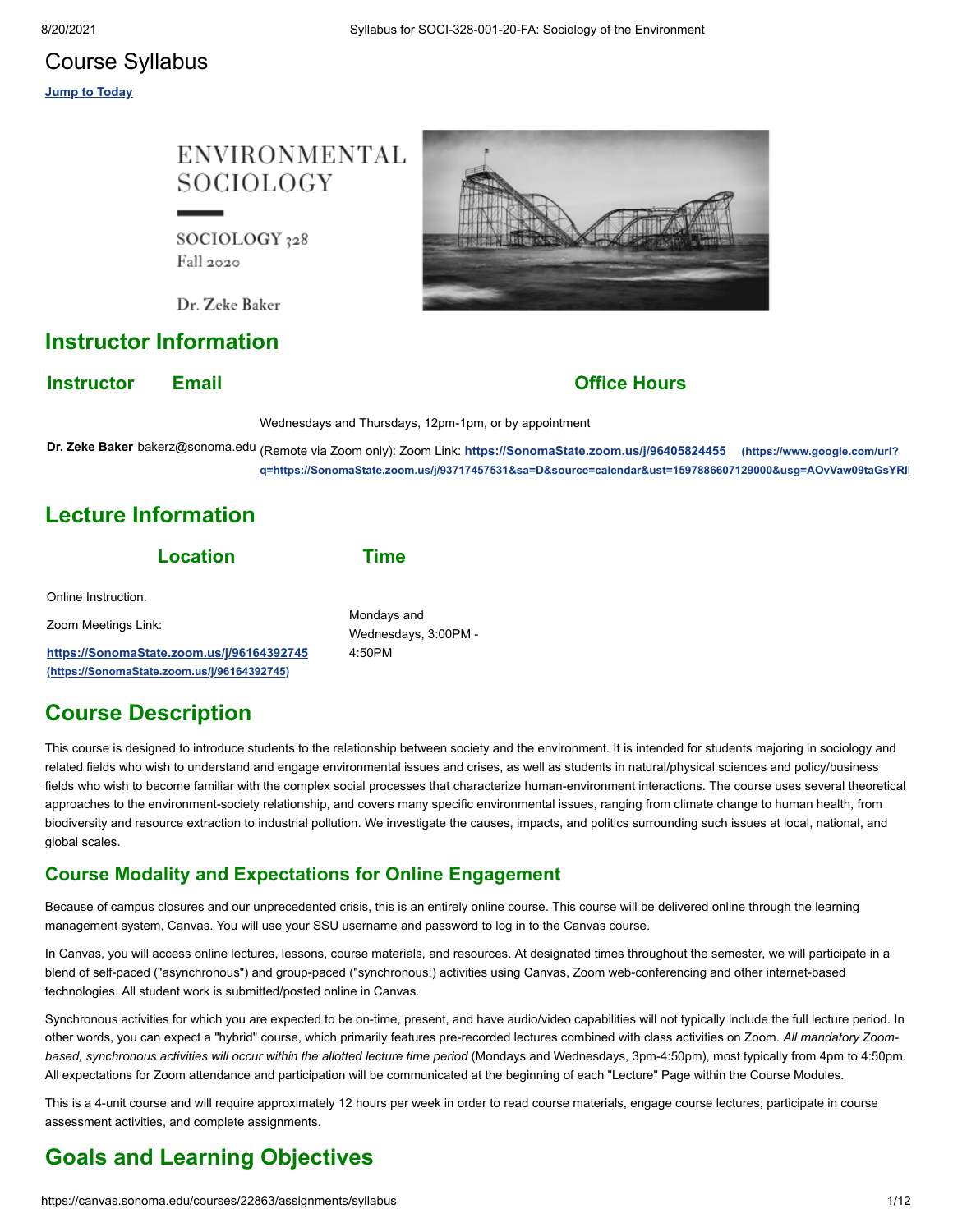The goals and objectives of this course are to:

- Explore the diverse relationships societies have to their environment.
- Provide an introduction to environmental sociology as fundamentally connected to the larger discipline of sociology.
- Understand some of the major causes of our contemporary environmental problems and crises.
- Understand how and why environmental 'goods' and 'bads' are distributed unequally at various scales, from the local to the global.
- Trace the broad historical development of concepts of 'nature' and 'environment,' and the historical development of the Environmental Movement and related struggles for environmental sustainability and justice.
- Improve skills in analyzing contemporary events through critical engagement with news sources, reports, and academic texts.
- Build and practice skills in writing and presenting a formal research paper.
- Exercise civic dialogue regarding tough, politically-charged problems through discussion, listening, peer review/criticism, writing, and presentation.
- Foster creative engagement with environmental problems and solutions through course activities, student collaboration, individual research, and personal reflection.

# **Required Course Materials**

Kenneth A. Gould and Tammy L. Lewis (eds.) (2020) *20 Lessons in Environmental Sociology, 3rd edition.* London: Oxford University Press.

Materials or links to additional reading materials (academic articles, chapters, news articles, and online content) is organized chronologically and available within each Module. Readings are also listed in the Course Schedule (below) beside the lecture to which they correspond.

# **Major Assignments**

| Assignment                                        | Due Date  | Points      |
|---------------------------------------------------|-----------|-------------|
| Research Proposal                                 | 9/9/2020  | $5$ pts/5%  |
| Midterm Exam                                      | 10/19/20  | 15 pts/ 15% |
| Research Blog                                     | 11/8/2020 | 5 pts/ 5%   |
| Research Paper                                    | 12/2/2020 | 30 pts/ 30% |
| <b>Presentation</b>                               | 12/7/2020 | 10 pts/ 10% |
| <b>Final Exam</b>                                 | 12/9/2020 | 20 pts/ 20% |
| Discussions, Reading Questions, and Participation |           | 15 pts/ 15% |

## **Course Outline**

Studying the relationship between society and the environment can be treated in distinct, if overlapping, ways. In this course we cluster these ways as "Modules," and organize lectures, discussion, and readings accordingly. In Module 1, "Our Environmental Crisis," we introduce the environmental crisis that we, as a society, have created and must confront.

In Module 2, we take a step back and gain some perspective on Environment Sociology—what topics, concepts, and theories organize the field—and what environmental sociologists agree and disagree about.

Then, in Module 3, we seek to explain the relationship between society and the environment by studying how we *make life*—how we produce, consume and metabolize nature in historically distinct and socially patterned ways. Module 3 is therefore labeled *Metabolisms*. We begin with an overview of the capitalist mode of production and the ecological and social relationships that sustain it or develop in contradiction to it. We investigate these processes of environmental "withdrawals" (resource use) and "additions" (waste) as comprising a "treadmill" of production and consumption, which causes environmental problems. We then ask what modern technological developments have to do with this "treadmill," and whether or not technological innovation is a sufficient solution to environmental problems. We conclude Module 3 by critically engaging a documentary film on climate change, titled *This Changes Everything* (2015).

Social-environmental relations have diverse outcomes and impacts, especially social inequalities in the distribution of environmental "goods" and "bads." We address these impacts in Module 4—*Inequalities*. We first examine social inequalities in environmental health. Then we try to understand inequalities in the distribution of environmental "bads," or toxics, with an emphasis on racial environmental injustice in the US. We conclude Module 4 by studying natural resource extraction in the Global South in the context of global economic forces and state power. Generally, in Module 4, we seek to describe social patterns in environmental inequalities, and explain them with reference to the kinds of power relationships that produce, facilitate and reproduce inequality.

In Module 5, *Politics*, we more deeply investigate the various ways societies (or factions of them) have developed political strategies, institutions, movements and ideologies around "the environment." We begin this Module with historical investigation of environmental policy and government institutions of an 'Environmental State,' with a focus on the US and national-comparative contexts. Because this history is tied up with the Environmental Movement, we also focus on the historical interaction between this social movement and national-state policy, with an emphasis on the US. We examine organized challenges to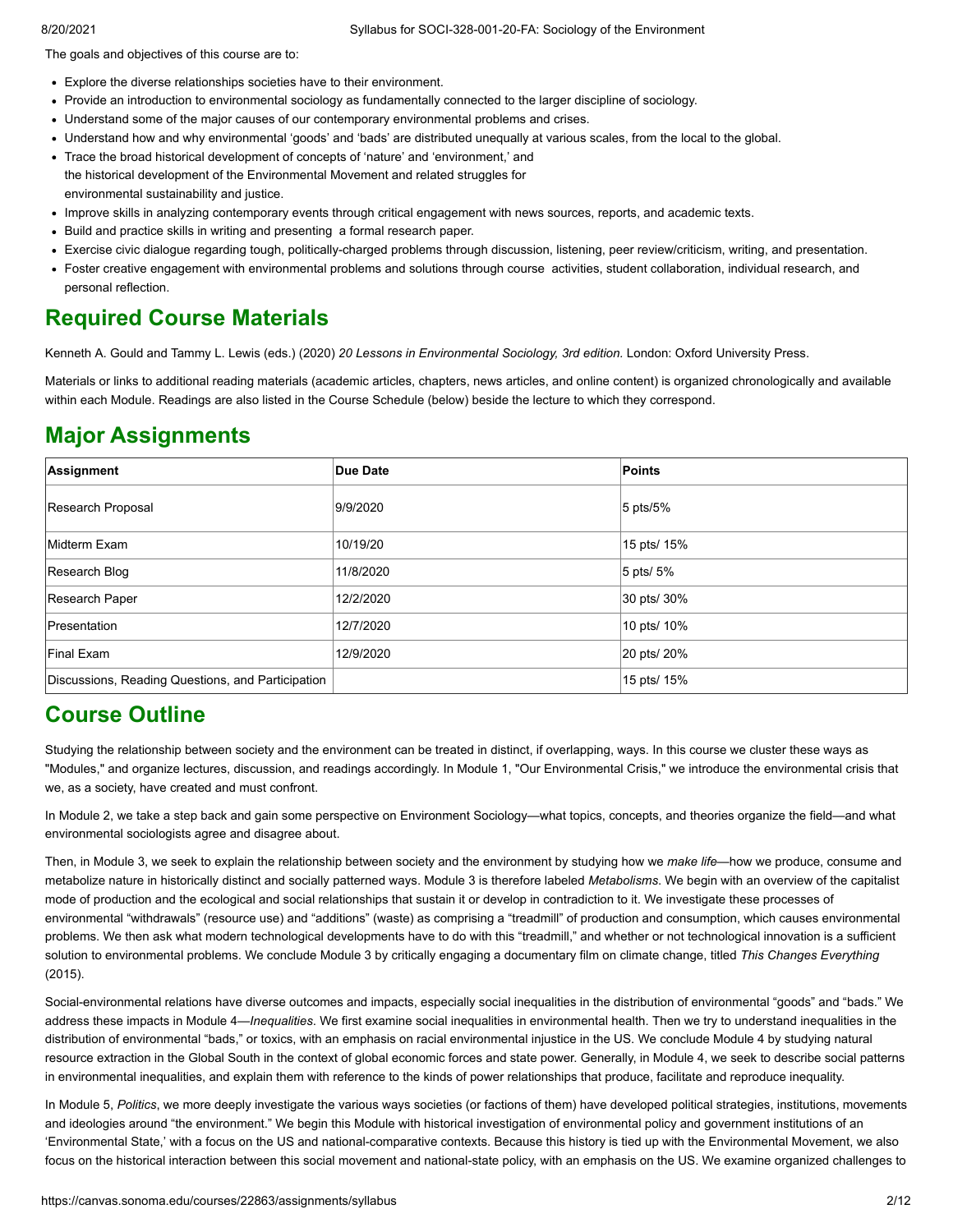climate-scientific consensus as a "counter-movement," yet one which also sheds light on the politics of environmental knowledge more broadly. We then address the livelihood and survival concerns roughly organized in the Global North as the Environmental Justice movement, and in the Global South as what we can call the "Environmentalism of the poor."

Through investigating environmental politics 'from below,' or from the perspectives of marginalized social groups, we can then also tackle a fundamental philosophical problem implicated in environmental crises: what is "nature" and "the environment," anyway? How can they variously be given value, and whose valuation counts? How have societies come to understand humans to be separate from nature? Are there alternative concepts of "nature"/"society" available? These questions organize our investigations and activities within Module 6, *The Politics of Nature/Culture.*

In Module 7, we bring our learning in Modules 1 through 6 together to bear on an in-depth, critical engagement with a single concept: "*Sacrifice Zones*." Through case studies, review of prior material, workshops, and discussion of student research projects, we will work together to explore and grapple with situations that demonstrate the uneven geographies and social stratification of environmental goods and bads, costs and profits, and risks and rewards.

#### **Please Note**

The following table outlines the course, as it will unfold this semester, along with the readings that must be completed by the lecture date to which they correspond. For information on assignments and other activities, navigate to the individual "Modules." For each assigned reading, you are responsible for knowing the problem they seek to address (problem in the general sense), their argument in relation to this problem, and the general conclusions they draw as they relate to course topics. Thus, you are expected to digest the broad outlines of each reading and be prepared to discuss them during class.

| <b>Date</b>            | <b>Module</b><br>Topic /<br><b>Lecture Title</b>                                     | <b>Reading</b>                                                                                                                                                                                                                                                                                                                                                                                                              |  |
|------------------------|--------------------------------------------------------------------------------------|-----------------------------------------------------------------------------------------------------------------------------------------------------------------------------------------------------------------------------------------------------------------------------------------------------------------------------------------------------------------------------------------------------------------------------|--|
|                        | <b>MODULE 1: Our</b><br><b>Environmental</b><br><b>Crisis</b>                        |                                                                                                                                                                                                                                                                                                                                                                                                                             |  |
| Lecture 1<br>(8/19/20) | and Overview                                                                         | Course Introduction Review Course Syllabus                                                                                                                                                                                                                                                                                                                                                                                  |  |
| Lecture 2<br>(8/24/20) | Our Environmental<br>Crisis in Planetary<br>Perspective                              | Rockstrom, Johan, et al. 2009. "Planetary Boundaries: Exploring the Safe Operating Space<br>for Humanity." Ecology and Society. www.ecologyandsociety.org/vol14/iss2/art32/<br>(http://www.ecologyandsociety.org/vol14/iss2/art32/)<br>Foster, Clark, and York (2008) "Ecology: The Moment of Truth—An Introduction." The<br>Monthly Review 60(3).                                                                          |  |
| Lecture 3<br>(8/26/20) | Our Environmental<br>Crisis in Local<br>Perspective                                  | <b>Stokstad (2020). "Droughts exposed California's thirst for groundwater. Now, the state</b><br>hopes to refill its aquifers." Science Magazine.<br>https://www.sciencemag.org/news/2020/04/droughts-exposed-california-s-thirst-<br>groundwater-now-state-hopes-refill-its-aquifers<br>(https://www.sciencemag.org/news/2020/04/droughts-exposed-california-s-thirst-groundwater-<br>now-state-hopes-refill-its-aquifers) |  |
|                        | <b>MODULE 2:</b><br><b>Principles of</b><br><b>Environmental</b><br><b>Sociology</b> |                                                                                                                                                                                                                                                                                                                                                                                                                             |  |
| Lecture 4<br>(8/31/20) | What is<br>Environmental<br>Sociology?                                               | Gould & Lewis (2020): "An Introduction to Environmental Sociology" and Chapter 1, "The<br>Social Constuction of Nature" (pp. 13-27)<br>Stewart Lockie (2015) "What is environmental sociology?" Environmental Sociology 1:3, 139-<br>142, DOI: 10.1080/23251042.2015.1066084                                                                                                                                                |  |
| Lecture 5              | Theories and                                                                         | Gould & Lewis: Chapter 2, "Theories in Environmental Sociology (pp. 28-58).                                                                                                                                                                                                                                                                                                                                                 |  |

# **Course Schedule**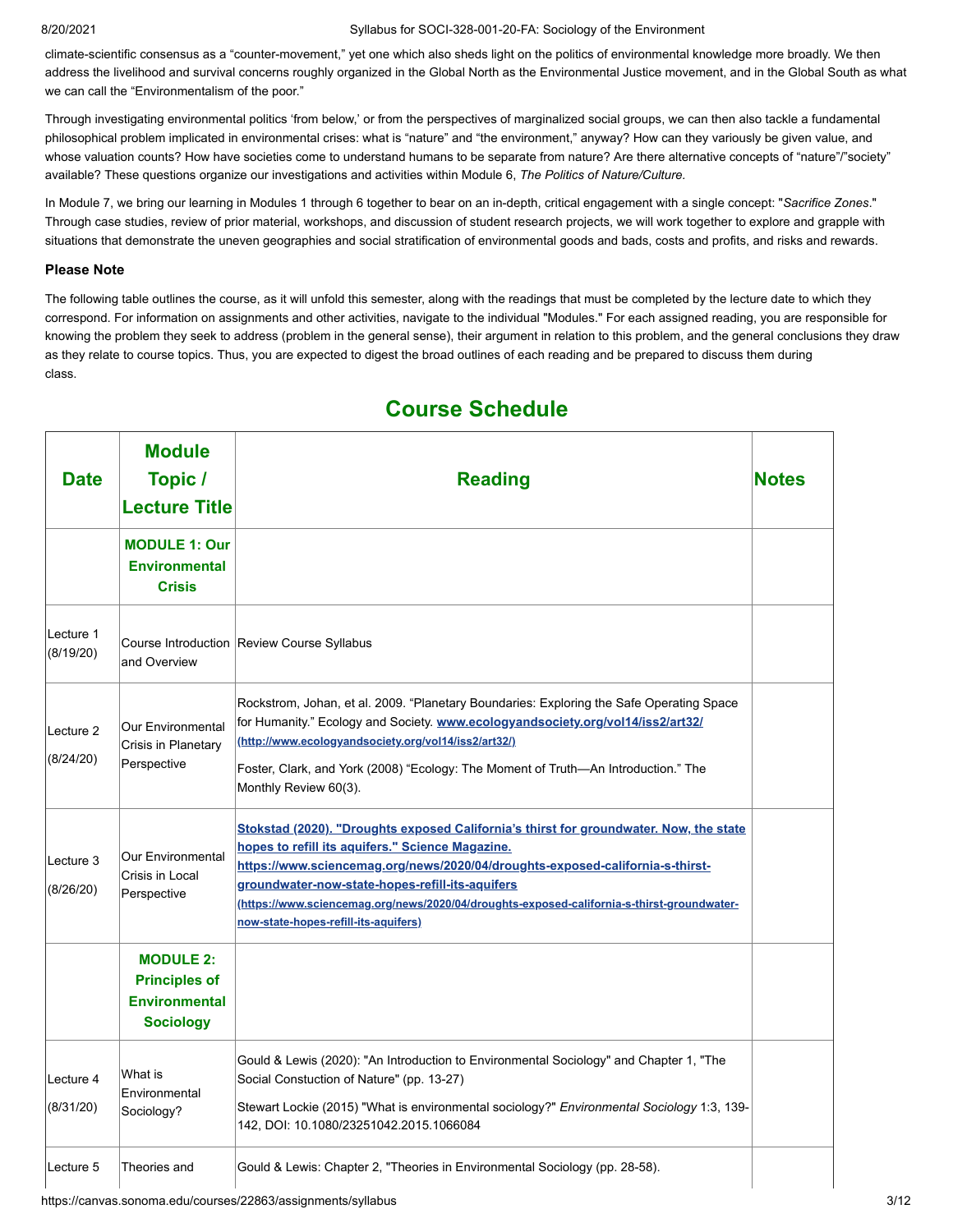| (9/2/20)                  | Controversies in<br>Environmental<br>Sociology            | Pellow and Nyseth (2013) "An environmental sociology for the twenty-first century." Annual<br>Review of Sociology 39(1): 229-250.                                                                                                                                                                                                                                                                                                                                                                                                                                                       |  |
|---------------------------|-----------------------------------------------------------|-----------------------------------------------------------------------------------------------------------------------------------------------------------------------------------------------------------------------------------------------------------------------------------------------------------------------------------------------------------------------------------------------------------------------------------------------------------------------------------------------------------------------------------------------------------------------------------------|--|
|                           | <b>MODULE 3:</b><br><b>Metabolisms</b>                    |                                                                                                                                                                                                                                                                                                                                                                                                                                                                                                                                                                                         |  |
| Lecture 6<br>(9/9/20)     | Political Economy<br>and Environmental<br>Disorganization | Foster (1999) "Marx's Theory of Metabolic Rift: Classical Foundations for Environmental<br>Sociology." American Journal of Sociology 105(2): 366-405.<br>Harvey (2015) "Capital's relation to nature." Pp. 246-264 in 17 Contradictions and the End of<br>Capitalism.<br>Recommended:<br>Rudel, Roberts, and Carmin (2012) "Political Economy of the Environment." Annual Review<br>of Sociology 37: 221-38.                                                                                                                                                                            |  |
| Lecture 7<br>(9/14/20)    | The Treadmill of<br>Production (1)                        | Gould and Lewis (2020), Chapter 5, "Labor Productivity and Environment," (pp. 76-85) and<br>pages 60-62, 34-40.<br>*See module for additional online resources (videos).                                                                                                                                                                                                                                                                                                                                                                                                                |  |
| Lecture 8<br>(9/16/20)    | The Treadmill of<br>Production (2)                        | Gould, Pellow and Shnaiberg. 2004. "Interrogating the Treadmill of Production: Everything<br>You Wanted to Know About the Treadmill but Were Afraid to Ask." Organization &<br>Environment 17(3): 296-316, http://www.jstor.com/stable/26162434<br>(http://www.jstor.com/stable/26162434)<br>Tammy L. Lewis (2019) "Globalizing the treadmill of production: a solutions-oriented<br>application to Ecuador." Environmental Sociology, 5:3, 219-<br>231, DOI: 10.1080/23251042.2018.1514942<br>(https://doi.org/10.1080/23251042.2018.1514942)                                          |  |
| Lecture 9<br>(9/21/20)    | Governing the<br>Treadmill                                | Gould & Lewis (2020), Chapter 3, "The State and Policy: Imperialism, Exclusion, and<br>Ecological Violence as State Policy"<br>Jason S. Allen, Stefano B. Longo & Thomas E. Shriver (2018) "Politics, the State, and Sea<br>Level Rise: The Treadmill of Production and Structural Selectivity in North Carolina's Coastal<br>Resource Commission." The Sociological Quarterly 59:2, 320-<br>337, DOI: 10.1080/00380253.2018.1436945<br>(https://doi.org/10.1080/00380253.2018.1436945)                                                                                                 |  |
| Lecture 10<br>(9/23/2020) | Getting on the<br>Treadmill:<br>Consumption               | "Climate and Consumption," in Climate Change and Society: Sociological Perspectives, Riley<br>E. Dunlap and Robert J. Brulle, eds., (New York: Oxford University Press), (with Karen<br>Ehrhardt-Martinez), 2015.<br>Taiebat and Xu (2019). "5 Charts Show How Your Household Drives Up Global Greenhouse<br>Gas Emissions." The Conversation. https://theconversation.com/5-charts-show-how-<br>your-household-drives-up-global-greenhouse-gas-emissions-119968<br>(https://theconversation.com/5-charts-show-how-your-household-drives-up-global-greenhouse-<br>gas-emissions-119968) |  |
| (9/28/20)                 |                                                           | *Cancelled Due to Wildfire*                                                                                                                                                                                                                                                                                                                                                                                                                                                                                                                                                             |  |
| Lecture 11<br>(9/30/20)   | The Trajectory of<br>Consumption?                         | Film: Plastic Wars (2020): https://www.pbs.org/wgbh/frontline/film/plastic-wars/<br>(https://www.pbs.org/wgbh/frontline/film/plastic-wars/)<br>Szasz (2007) Shopping Our Way to Safety, Introduction, one Chapter from Part I<br>and one Chapter from Part II (See Module for guidelines)                                                                                                                                                                                                                                                                                               |  |
| 10/5/20                   | Inverted                                                  | *Catch up on all assigned reading, video, and lecture materials regarding Consumption                                                                                                                                                                                                                                                                                                                                                                                                                                                                                                   |  |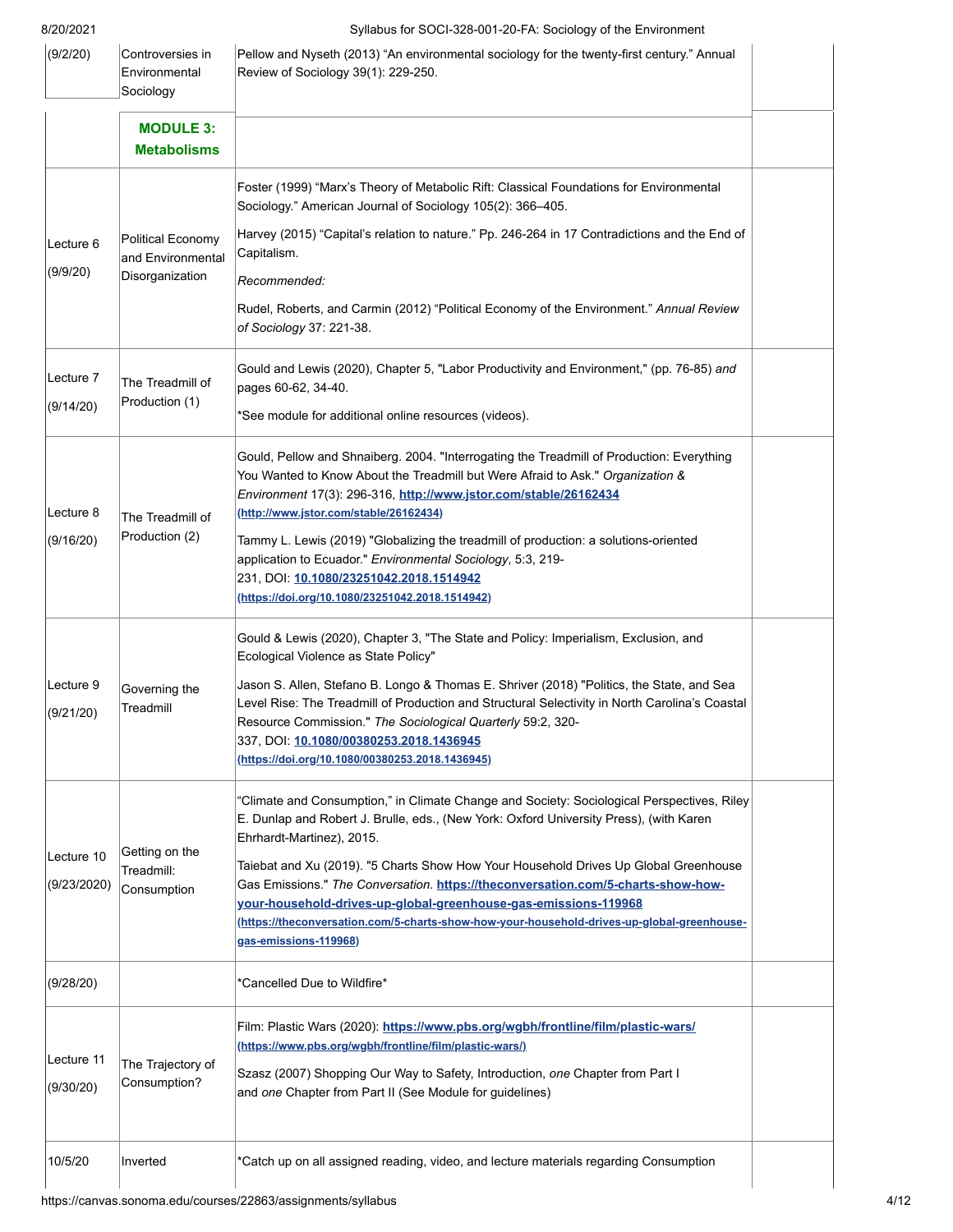| Lecture 16<br>(10/21/20) | <b>Inequalities</b><br>Introduction to<br>Environmental<br>Inequality  | Gould and Lewis (2020), Chapter 10, "Environmental Inequality and Environmental Justice"<br><b>AND</b><br>"This is Inequality at the Boiling Point" (New York Times, August 2020)<br>https://www.nytimes.com/interactive/2020/08/06/climate/climate-change-inequality-<br>heat.html? (https://www.nytimes.com/interactive/2020/08/06/climate/climate-change-<br>inequality-heat.html?)<br>OR.                                                                                                                                                                                                                              |
|--------------------------|------------------------------------------------------------------------|----------------------------------------------------------------------------------------------------------------------------------------------------------------------------------------------------------------------------------------------------------------------------------------------------------------------------------------------------------------------------------------------------------------------------------------------------------------------------------------------------------------------------------------------------------------------------------------------------------------------------|
| Lecture 15<br>(10/19/20) | <b>MIDTERM EXAM</b><br><b>MODULE 4:</b>                                |                                                                                                                                                                                                                                                                                                                                                                                                                                                                                                                                                                                                                            |
| Lecture 14<br>(10/14/20) | Film: This Changes<br>Everything (2015)                                | This Changes Everything (https://www.youtube.com/watch?v=xb4wp4QK2PU)<br>(https://www.youtube.com/watch?v=xb4wp4QK2PU)                                                                                                                                                                                                                                                                                                                                                                                                                                                                                                     |
| (10/12/20)               | Technology and<br>Modernization                                        | https://www.bbc.com/future/article/20190905-how-localisation-can-solve-climate-<br>change (https://www.bbc.com/future/article/20190905-how-localisation-can-solve-climate-<br>change)<br>*Recommended:<br>Jorgenson and Clark (2012) "Are the economy and the environment decoupling? A<br>comparative international study, 1960-2005. American Journal of Sociology 118(1): 1-44.<br>Available online for free via YouTube (with ads), or from some subscription services for<br>purchase/rental:                                                                                                                         |
| Lecture 13               |                                                                        | Gould and Lewis (2020), Chapter 7, "Technological Change and the Environment"<br>Lovins, Hunter Lovins, and Paul Hawken (2010). "The Next Industrial Revolution," Pp. 1-21<br>in Natural Capitalism.<br>Short Film: William McDonough TedTalk (2005) "Cradle to cradle design."<br>Hornburg, Alf (2019). "How Localisation Can Solve Climate Change."                                                                                                                                                                                                                                                                      |
| Lecture 12<br>(10/7/20)  | Energy & Society                                                       | Shannon Bell, in Gould & Lewis (2020), Chapter 9, "Energy, Society, and the Environment"<br>Scott Montgomery (2018) "Cheap Oil is Blocking Progress on Climate Change."<br>https://theconversation.com/cheap-oil-is-blocking-progress-on-climate-change-108450<br>(https://theconversation.com/cheap-oil-is-blocking-progress-on-climate-change-108450)<br>Recommended:<br>Erik Lipton (Oct 5, 2020). "'The Coal Industry is Back,' Trump Proclaimed. It Wasn't.'"<br>https://www.nytimes.com/2020/10/05/us/politics/trump-coal-industry.html<br>(https://www.nytimes.com/2020/10/05/us/politics/trump-coal-industry.html) |
|                          | Quarantine:<br>Individual<br>Consumption or<br>Collective<br>Response? | (Lectures 10 and 11)<br>*Zoom-Based Discussion to conclude sub-unit on Consumption has been rescheduled from<br>9/30 to Monday, 10/5.                                                                                                                                                                                                                                                                                                                                                                                                                                                                                      |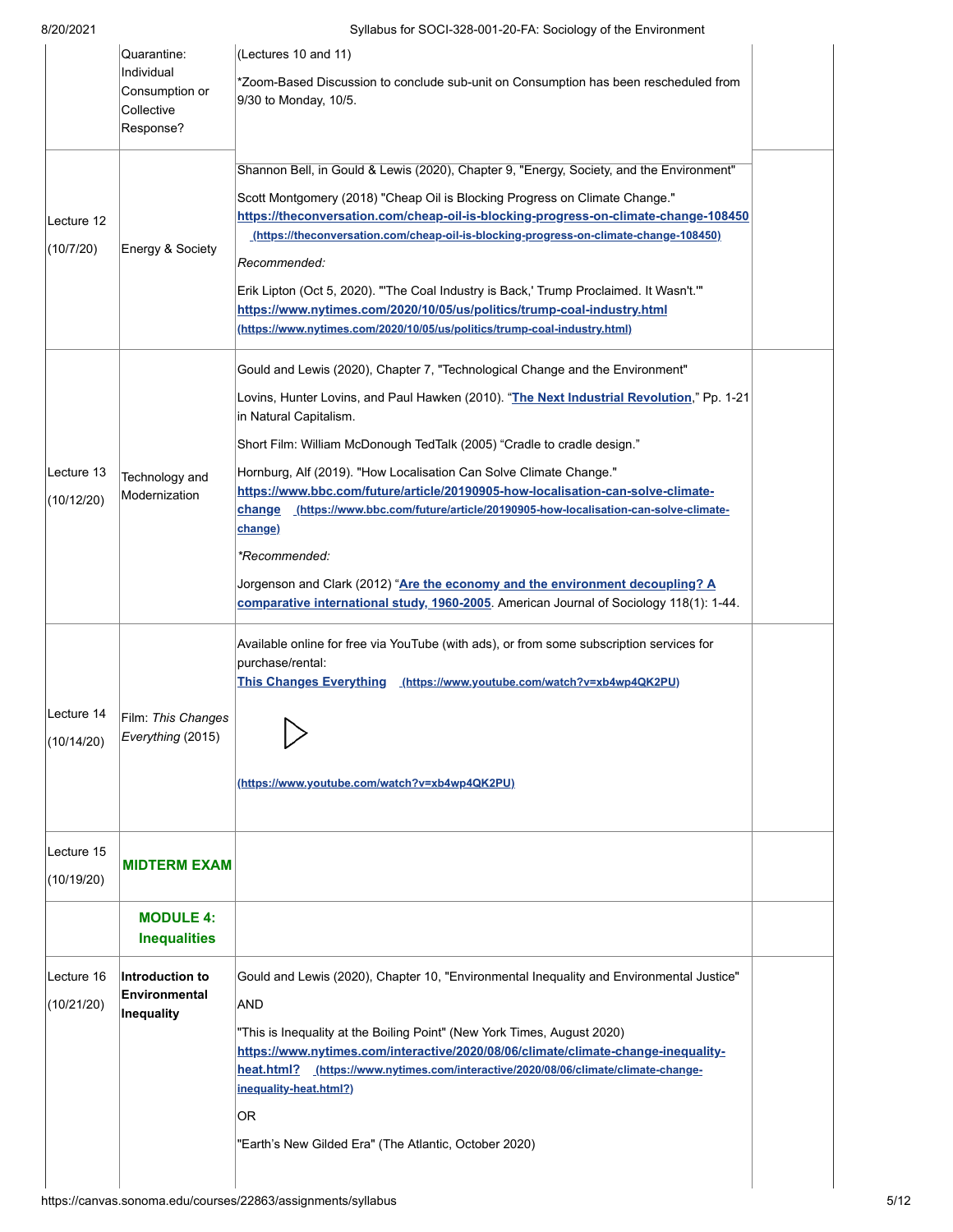|                          |                                                                              | https://www.theatlantic.com/health/archive/2020/10/heat-human-rights-issue-21st-<br>century/616693/?fbclid=lwAR2YDwhRtSnvTCGCCixN5kzDbPDQ7mA5wa-PZYu-<br>NCRDC0rixwAL3wbyW_E (https://www.theatlantic.com/health/archive/2020/10/heat-human-<br>rights-issue-21st-century/616693/?fbclid=lwAR2YDwhRtSnvTCGCCixN5kzDbPDQ7mA5wa-<br>PZYu-NCRDC0rixwAL3wbyW_E)                                                                                                                                                                                                                                                                                                                                                                                                                                                                                                                                                    |                                                                                |
|--------------------------|------------------------------------------------------------------------------|----------------------------------------------------------------------------------------------------------------------------------------------------------------------------------------------------------------------------------------------------------------------------------------------------------------------------------------------------------------------------------------------------------------------------------------------------------------------------------------------------------------------------------------------------------------------------------------------------------------------------------------------------------------------------------------------------------------------------------------------------------------------------------------------------------------------------------------------------------------------------------------------------------------|--------------------------------------------------------------------------------|
| Lecture 17<br>(10/26/20) |                                                                              |                                                                                                                                                                                                                                                                                                                                                                                                                                                                                                                                                                                                                                                                                                                                                                                                                                                                                                                |                                                                                |
| Lecture 18<br>(10/28/20) | Stratification,<br>Vulnerability, and<br>Environmental<br><b>Toxics</b>      | Taylor (2010), Toxic Communities: Environmental Racism, Industrial Pollution, and<br>Residential Mobility, Introduction-Ch. 3 pp. 1-68. Available at: https://ebookcentral-<br>proquest-com.sonoma.idm.oclc.org/lib/sonoma/reader.action?doclD=1685764<br>(https://ebookcentral-proquest-com.sonoma.idm.oclc.org/lib/sonoma/reader.action?<br>docID=1685764)<br>Pellow, "Polluting the Voiceless"<br>https://www.facebook.com/427333065164/videos/218968709428093/<br>(https://www.facebook.com/427333065164/videos/218968709428093/)<br>"Flint's Deadly Water" (2019) https://www.pbs.org/wgbh/frontline/film/flints-deadly-water/                                                                                                                                                                                                                                                                            | *Guest<br><b>Speaker</b><br>(rescheduled<br>for 10/28):<br>Dr. Amanda<br>Fencl |
| Lecture 19<br>(11/2/20)  | <b>Sacrifice Zones</b>                                                       | Steven Lerner. 2010. Sacrifice Zones: The Front Lines of Toxic Chemical Exposure in the<br>United States The MIT Press, Cambridge, MA.<br>G. Hooks, C.L. Smith. 2004. "The Treadmill of Destruction: National Sacrifice Areas and<br>Native Americans." American Sociological Review 69(4):558-575.<br>Hop Hopkins (2020), "Racism is Killing the Planet."<br>https://www.sierraclub.org/sierra/racism-killing-planet<br>(https://www.sierraclub.org/sierra/racism-killing-planet)                                                                                                                                                                                                                                                                                                                                                                                                                             | *Guest<br>Speaker:<br>Cheryl<br>Johnson                                        |
| Lecture 20<br>(11/4/20)  | Environmental<br><b>Conflict: From</b><br>Inequalities to<br><b>Politics</b> | *Some materials relocated to Lecture topic, "The Environmentalism of the Poor"<br>No new reading. Be ready to present on your reading from Lerner (2010) body chapter.                                                                                                                                                                                                                                                                                                                                                                                                                                                                                                                                                                                                                                                                                                                                         | *Workshop<br>of Final<br><b>Projects</b><br>(Blog Post)                        |
|                          | <b>MODULE 5:</b><br><b>Politics</b>                                          |                                                                                                                                                                                                                                                                                                                                                                                                                                                                                                                                                                                                                                                                                                                                                                                                                                                                                                                |                                                                                |
| Lecture 20<br>(11/9/20)  | Environmental<br>Policy and the<br>Environmental<br><b>State</b>             | <b>Read and Interact with:</b><br>"The Trump Administration Is Reversing 100 Environmental Rules. Here's the Full List." By<br>Popovich, Albeck-Ripka, and Pierre-Louis. (Updated July 15, 2020)<br>https://www.nytimes.com/interactive/2020/climate/trump-environment-rollbacks.html<br>(https://www.nytimes.com/interactive/2020/climate/trump-environment-rollbacks.html)<br>Skim Trump's Campaign on "Promises Kept" regarding Energy and Environment:<br>https://www.promiseskept.com/achievement/overview/energy-and-environment/<br>(https://www.promiseskept.com/achievement/overview/energy-and-environment/)<br>Listen to: (https://www.nytimes.com/2019/02/21/climate/green-new-deal-questions-<br>answers.html)<br>https://therealnews.com/stories/a-climate-sociologist-explains-the-green-new-deal-pt-<br>1-2 (https://www.nytimes.com/2019/02/21/climate/green-new-deal-questions-answers.html) |                                                                                |
| Lecture 21<br>(11/16/20) | Science, Ideology,<br>and Environmental<br><b>Politics</b>                   | Read:<br>Aaron M. McCright & Riley E. Dunlap (2011) "The Politicization of Climate Change and<br>Polarization in the American Public's Views of Global Warming, 2001-2010." The<br>Sociological Quarterly 52:2 (155-194). DOI: 10.1111/j.1533-8525.2011.01198.x<br>Link to article McCright and Dunlap 2011.pdf                                                                                                                                                                                                                                                                                                                                                                                                                                                                                                                                                                                                |                                                                                |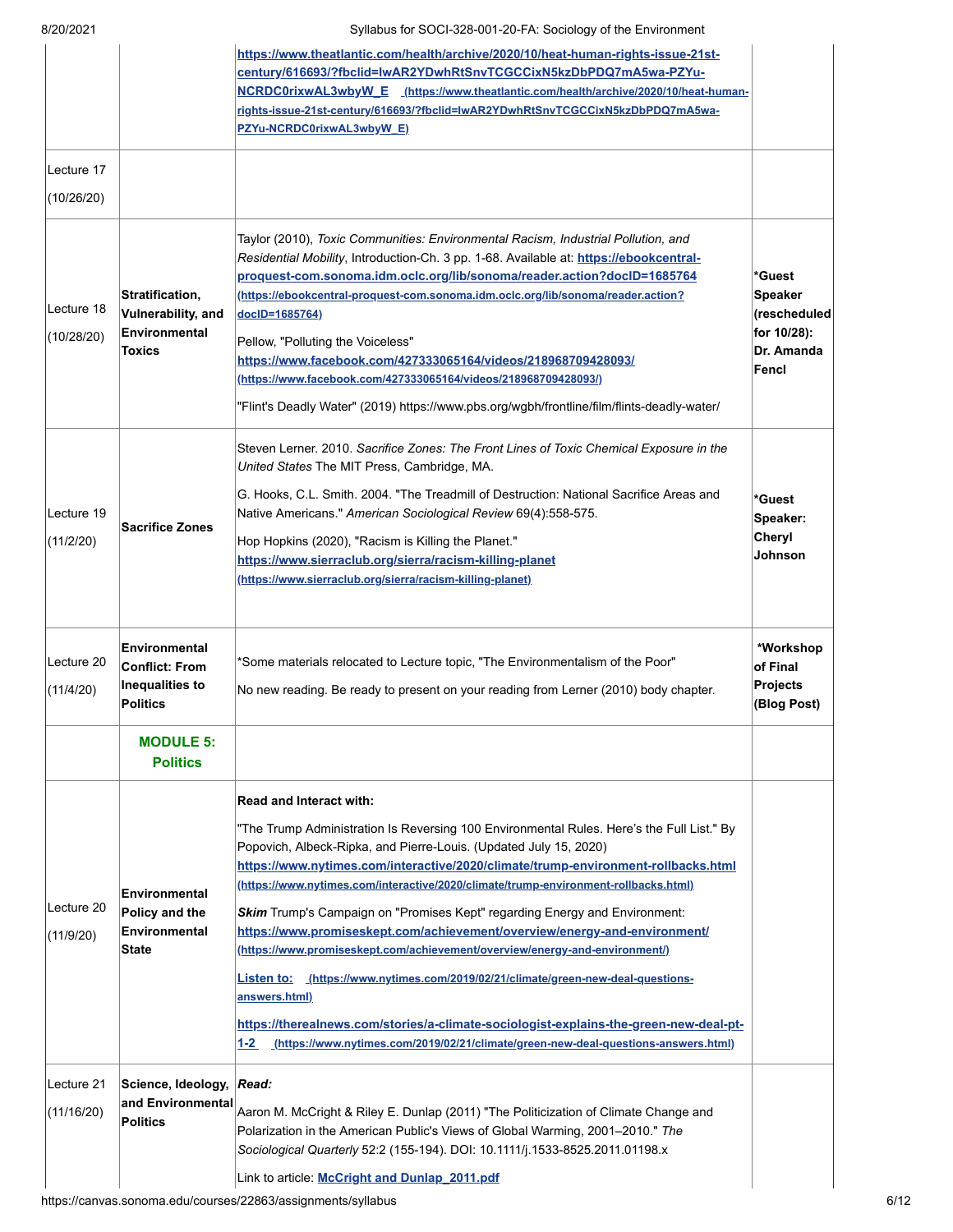|              |                         | Skim:                                                                                                                                                                                                                                                                                           |  |
|--------------|-------------------------|-------------------------------------------------------------------------------------------------------------------------------------------------------------------------------------------------------------------------------------------------------------------------------------------------|--|
|              |                         | Rich, Nathaniel. 2018. "Losing Earth."<br>https://www.nytimes.com/interactive/2018/08/01/magazine/climate-change-losing-<br>earth.html (https://www.nytimes.com/interactive/2018/08/01/magazine/climate-change-losing-<br>earth.html)                                                           |  |
|              |                         | Watch:                                                                                                                                                                                                                                                                                          |  |
|              |                         | Film: "Merchants of Doubt",                                                                                                                                                                                                                                                                     |  |
|              |                         | Available via Amazon:                                                                                                                                                                                                                                                                           |  |
|              |                         | https://www.amazon.com/Merchants-Doubt-Patricia-Callahan/dp/B00YO2IC3W<br>(https://www.amazon.com/Merchants-Doubt-Patricia-Callahan/dp/B00YO2IC3W)                                                                                                                                              |  |
|              |                         | Or free (as of 11.9.2020) at the following external link:<br>http://www.documentarymania.com/player.php?title=Merchants%20of%20Doubt<br>(http://www.documentarymania.com/player.php?title=Merchants%20of%20Doubt)                                                                               |  |
|              |                         | Recommended Reading:                                                                                                                                                                                                                                                                            |  |
|              |                         | Oreskes and Conway (2010), <i>Merchants of Doubt</i> , Ch. 6 (pp. 169-215).                                                                                                                                                                                                                     |  |
|              |                         | Gould and Lewis (2020), Chapter 18, "Environmental Social Movements."<br>"Principles of Environmental Justice," (1991). Available at the following link to a Canvas File:                                                                                                                       |  |
|              |                         | 1991 EJ principles.pdf                                                                                                                                                                                                                                                                          |  |
|              |                         | Browse:                                                                                                                                                                                                                                                                                         |  |
| Lecture 22   | Environmental           | • Climate Justice Alliance: https://climatejusticealliance.org/about/                                                                                                                                                                                                                           |  |
| (11/18/2020) | <b>Social Movements</b> | (https://climatejusticealliance.org/about/)<br>• Sunrise Movement: https://www.sunrisemovement.org/?ms=SunriseMovement                                                                                                                                                                          |  |
|              |                         | (https://www.sunrisemovement.org/?ms=SunriseMovement)                                                                                                                                                                                                                                           |  |
|              |                         |                                                                                                                                                                                                                                                                                                 |  |
| Lecture 23   | <b>Environmentalism</b> | (https://www.sciencedirect.com/science/article/pii/S0959378020301424)                                                                                                                                                                                                                           |  |
| (11/23/2020) | of the Poor             | First, Skim Martinez-Alier, Joan. 2002. The Environmentalism of the Poor, Preface and<br>Chapter 1                                                                                                                                                                                              |  |
|              |                         | o Link to book chapter PDF: Martinez Alier 2002 Introduction.pdf                                                                                                                                                                                                                                |  |
|              |                         | (https://www.sciencedirect.com/science/article/pii/S0959378020301424)                                                                                                                                                                                                                           |  |
|              |                         | Second, read Anguelovski and Martinez-Alier (2014), "The 'Environmentalism of the Poor'<br>Revisited: Territory and Place in Disconnected Glocal Struggles." Ecological Economics<br>102:167-76. doi: 10.1016/j.ecolecon.2014.04.005<br><u>(https://doi.org/10.1016/j.ecolecon.2014.04.005)</u> |  |
|              |                         | ○ Link to article PDF: Anguelovski Martinez Alier 2014 Environmentalism of the<br>Poor revisited.pdf                                                                                                                                                                                            |  |
|              |                         | Third, read Gould and Lewis (2020), Chapter 19, "Environmental Movements in the Global<br>South"                                                                                                                                                                                                |  |
|              |                         | Fourth, and finally, Skim: Scheidel, et al. 2020. "Environmental Conflicts and Defenders: A<br>Global Overview." Global Environmental Change.                                                                                                                                                   |  |
|              |                         | Link: https://www.sciencedirect.com/science/article/pii/S0959378020301424<br>(https://www.sciencedirect.com/science/article/pii/S0959378020301424)                                                                                                                                              |  |
|              |                         | <u>(https://www.sciencedirect.com/science/article/pii/S0959378020301424)</u>                                                                                                                                                                                                                    |  |
|              |                         | Recommended:                                                                                                                                                                                                                                                                                    |  |
|              |                         | Temper and Martinez-Alier (2013) "The god of the mountain and Godavarman: Net Present<br>Value, indigenous territorial rights and sacredness in a bauxite mining conflict in India"<br>Ecological Economics 96: 79-87.                                                                          |  |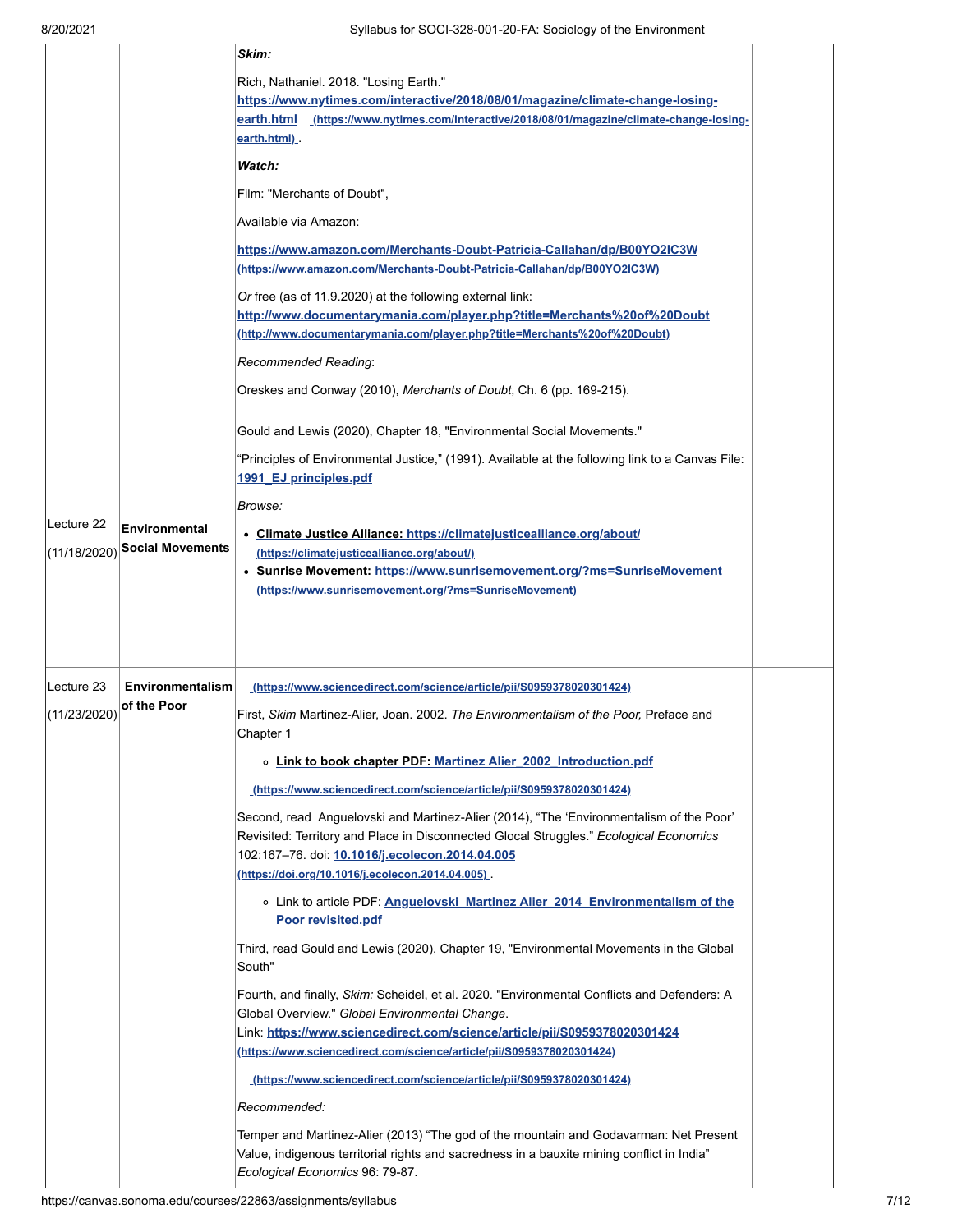| 012012021                   |                                                                     | o yilduus Tor SOCI-S20-00 T-20-FA. Sociology of the Effectiviloritierity                                                                                                                                                                                                                                                                                                                                                                                                                                                                                                                                                                                                                                                  |  |
|-----------------------------|---------------------------------------------------------------------|---------------------------------------------------------------------------------------------------------------------------------------------------------------------------------------------------------------------------------------------------------------------------------------------------------------------------------------------------------------------------------------------------------------------------------------------------------------------------------------------------------------------------------------------------------------------------------------------------------------------------------------------------------------------------------------------------------------------------|--|
|                             |                                                                     | Peluso and Vandergeest. "Taking the Jungle out of the Forest: Counter-Insurgency and the<br>Making of National Natures," Pp. 254-284. In Global Political Ecology, Peet, Robbins, and<br>Watts (eds).                                                                                                                                                                                                                                                                                                                                                                                                                                                                                                                     |  |
|                             | <b>MODULE 7: The</b><br><b>Politics of</b><br><b>Nature/Culture</b> |                                                                                                                                                                                                                                                                                                                                                                                                                                                                                                                                                                                                                                                                                                                           |  |
| ILecture 25<br>(11/30/2020) | <b>Politics of</b><br>Nature/Culture (1):<br><b>Whose Nature?</b>   | Carolyn Merchant (1993[1980]), excerpt from The Death of Nature: Women, Ecology and the<br><b>Scientific Revolution</b><br>• PDF available here: Merchant_1980_the-death-of-nature. short<br>excerpt in Zimmerman et al. 1993.pdf<br>Maria Meria and Vandana Shiva (2014), Ecofeminism, Chapters 2 and 11:<br>• Chapter 2: Ecofeminism_----_ (Part_1_Critique_and_Perspective).pdf<br>• Chapter 11: <b>Ecofeminism</b> ----<br>(Part 4 Ecofeminism v. New Areas of Investment through Biotechnology).pdf<br>*Note: The following video will be incorporated into lecture:<br>https://www.youtube.com/watch?v=ER5ZZk5at (https://www.youtube.com/watch?<br>v=ER5ZZk5atlE)<br>(https://www.youtube.com/watch?v=ER5ZZk5atlE) |  |
| Lecture 26<br>(12/2/2020)   | <b>Politics of</b><br><b>Whose History?</b><br><b>Whose Future?</b> | Cronon (1996) "The Trouble with Wilderness: Or Getting Back to the Wrong Nature."<br>Environmental History 1: 7-28. Link to PDF: Cronon 1996 The Trouble with<br><b>Wilderness.pdf</b><br>Nature/Culture (2): Kyle Whyte. 2017. "Indigenous Climate Change Studies: Indigenizing Futures, Decolonizing<br>the Anthropocene" Link to PDF: Indigenous Climate Change Studies Indige.pdf<br>Short Film, will be incorporated into lecture: "Mni Wiconi: The Stand at Standing Rock":<br>https://www.facebook.com/watch/?v=1435600033134929<br>(https://www.facebook.com/watch/?v=1435600033134929)                                                                                                                           |  |
| 12/9/2020                   | <b>Final Exam Due</b>                                               | *Due at 6pm*                                                                                                                                                                                                                                                                                                                                                                                                                                                                                                                                                                                                                                                                                                              |  |

# **Guidelines on Assignments and Evaluation**

## **Grade Scale**

A Excellent (90%+ [of total points])

B Good (80-89%)

C Fair (70-79%)

D (Below 70%)

F (Very poor, not passing)

Course grading will be based on general University standards. A passing grade requires completion of all written work and exams. Grades are not given based on "need." If you must gain a particular grade in this course it is your responsibility to earn it. Per University policy, final grades can only be changed in cases of mathematical or clerical error. Grades of "incomplete" are only given to students who have completed at least 50% of the course requirements, have produced work of passing quality, and have good cause.

## **Exam Structure**

The Midterm and Final Exams will have different formats. To accommodate the situation of remote learning, all exams will be open book and open note. No sources outside course readings and lectures are permitted for the Midterm. The Midterm will primarily feature Short Answer Questions, which ask you to relate course concepts to one another, drawing from course readings, material, and lectures. The Final Exam will be a long-form essay, which responds to a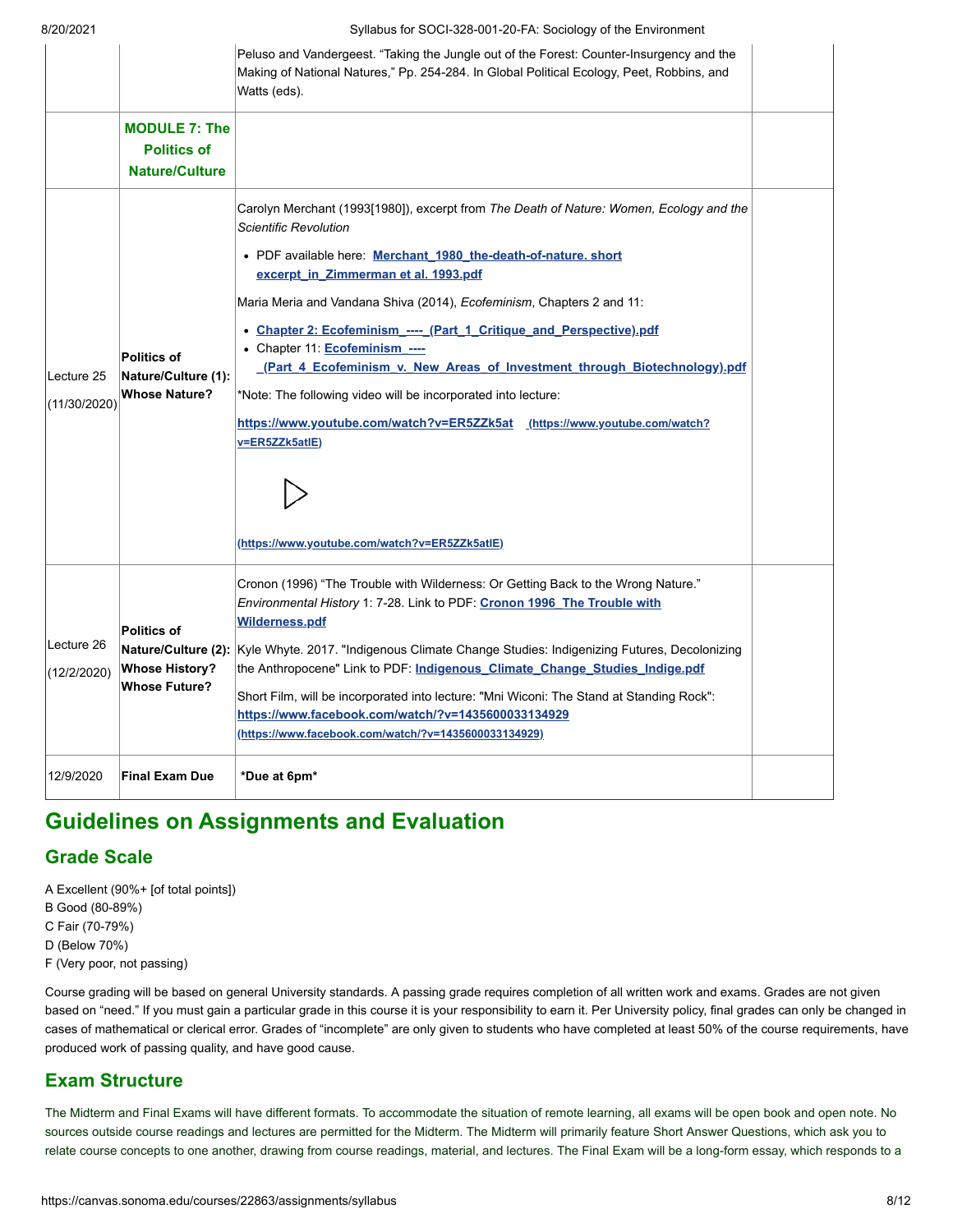single prompt. Although you will not have access to the prompt ahead of time, you can expect that it will ask you to apply course concepts to issues in contemporary U.S. environmental politics.

## Guidelines for Written Work

### **Submission Guidelines**

Written work must be turned in via the course Canvas site. Documents must be in either WORD or PDF format (no other formats will be accepted), doublespaced, 12 point font, Times New Roman, with 1" margins. Use a consistent, formal citations style. ASA style is strongly preferred. Unless otherwise noted, [assignments are due by 11:59PM of the due date. Don't be like Kanye West and](https://thehill.com/homenews/campaign/510986-kanye-west-may-have-missed-deadline-to-get-on-wisconsin-ballot-by-minutes) **file your paperwork late (https://thehill.com/homenews/campaign/510986 kanye-west-may-have-missed-deadline-to-get-on-wisconsin-ballot-by-minutes)** .

#### **Late Assignments Policy**

Late assignments will lose 10% for each day late (including weekends) up to

5 days late. After the 5-day deadline, you CANNOT submit a late assignment, and you will receive a zero for the assignment unless you have prior approval from the instructor or proof of a medical/family emergency. If you do encounter an emergency, communicate with the instructor by e-mail as immediately as practicable. The final presentation and final exam cannot be submitted late.

### **Research Paper Guidelines**

#### **Research Paper Proposal Guidelines:**

The research paper is the backbone assignment of the course, and all written assignments are in some way tied to it. The paper is intended to allow you the opportunity to use your sociological imagination to understand an environmental problem that is rooted in time and place. In particular, the goal is to utilize the concept of "sacrifice zone."

The research paper assignment begins with a brief proposal. The proposal must be two paragraphs. The first paragraph must clearly state either (a) the *case* you have chosen to analyze, or (b) the *issue* you have chosen to analyze. The second paragraph must present a clear plan for how you will complete your study over the remainder of the term.

#### **Research Blog Guidelines:**

The research blog is meant to give you a chance to publicly reflect on your research, even as you are still in the process of developing your paper. The goal [is to follow the conventions of short-form persuasive writing, in the style of an Op-Ed column \(see:](https://www.nytimes.com/2017/08/25/opinion/tips-for-aspiring-op-ed-writers.html?mcubz=0) **tips-for-aspiring-op-ed-writers [\(https://www.nytimes.com/2017/08/25/opinion/tips-for-aspiring-op-ed-writers.html?mcubz=0\)](https://thoughtcapital.wordpress.com/2007/03/11/how-to-write-an-academic-blog/)** ) or an online academic or political blog (see: **tips on academic blogging (https://thoughtcapital.wordpress.com/2007/03/11/how-to-write-an-academic-blog/)** ). We will discuss strategies for this writing in-class. However, the basic principles will be to (1) develop a part of the argument of your research paper, drawing on academic sources, yet without using jargon, (2) relate your own experiences (or those of the general reader) to the topic, and (3) make a persuasive statement with respect to existing controversy surrounding your research topic.

#### **Final Research Paper Guidelines:**

The final research paper should be carefully planned, executed, and edited to demonstrate college-level research practices, evidence-based argumentation, writing quality, and critical thinking. You must *seriously* engage at least 2 major course concepts, citing course texts as appropriate. In addition, you must draw on primary research, evidenced by at least 2 outside academic sources and at least 2 non-academic sources (e.g. media coverage of an event, magazine article, government report or data source, or primary-source collected data). We will address strategies on how to find, read, and critically engage these materials in class. The final paper should be between 8-10 pages, double spaced, with Times New Roman 12-pt font, 1" margins, and have no extra space between paragraphs. In-text references and a corresponding "References" section must be present, and should follow a standard citation style, with a preference for ASA-style essays (Style Guidelines: here). Please see the assignment rubric (Link: here) for details on how the paper will be evaluated and how points will be allocated.

#### **Paper Presentation Guidelines**:

Our class will host a public-facing Webinar Series on "Sacrifice Zones". Webinars are common in a variety of professional settings—particularly during the COVID period. Even outside the pandemic, webinars are a common format for presenting research in academic, policy, and business-organizational settings.

A Webinar presentation can take a variety of formats. A "traditional" format relies primarily on slides, which the presenter uses to structure their talk. You may also choose a "Ted Talk" style that might utilize slides or visuals but mostly features the presenter themselves. Finally, depending on your study and your preferences, you are welcome to be adopt the style of "Investigative journalism" or a "Call to Action."

## University Policies and Resources

*There are important University policies that you should be aware of, such as the add/drop policy; cheating and plagiarism policy; grade appeal procedures;* [accommodations for students with disabilities and the diversity vision statement. Please review these standards and policies at the following link:](http://www.sonoma.edu/policies) **SSU** *University Policies. (http://www.sonoma.edu/policies)*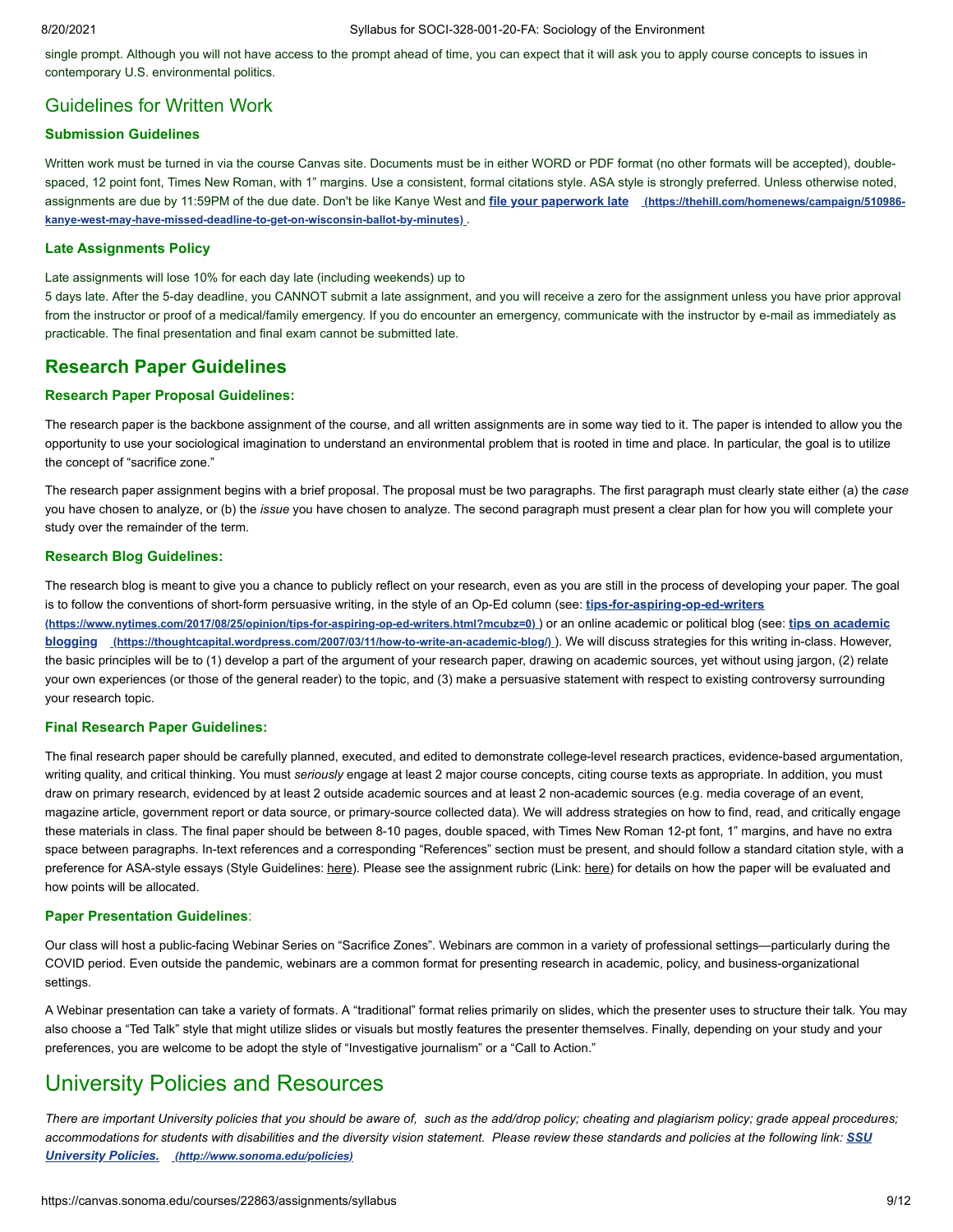## Accessibility for Students with Disabilities

If you are a student with a disability and think you may need academic accommodations, please contact Disability Services for Students (DSS). Please contact DSS as early as possible in order to avoid a delay in receiving accommodation services. The use of DSS services, including testing [accommodations, requires prior authorization by DSS in compliance with university policies and procedures. See SSU's policy on](http://www.sonoma.edu/policies/disability-access-students) **Disability Access for Students (http://www.sonoma.edu/policies/disability-access-students)** .

- Phone: (707) 664-2677
- Phone TTY/TDD: (707) 664-2958
- **DSS Website [\(http://web.sonoma.edu/dss/\)](http://web.sonoma.edu/dss/)**

## Counseling and Psychological Services (CAPS)

The semester will be challenging. We will work to make this course a 'human-first' and holistic learning environment that takes into account your well-being. Nevertheless, crises hit people differently, and I encourage any student who may need help to reach out to Counseling and Psychological Services (CAPS).

- Phone: (707) 664-2153
- **CAPS Website [\(http://web.sonoma.edu/counselingctr/\)](http://web.sonoma.edu/counselingctr/)**

# Course Summary:

| Date             | <b>Details</b>                                                                                                                                              | <b>Due</b>       |
|------------------|-------------------------------------------------------------------------------------------------------------------------------------------------------------|------------------|
| Wed Aug 19, 2020 | <b>■ SOCI-328-001-20-FA: Sociology of the</b><br>Environment (https://canvas.sonoma.edu/calendar?<br>event id=33453&include contexts=course 22863)          | 3pm to 5pm       |
|                  | <b>E</b> Icebreaker and Student Introductions<br>(https://canvas.sonoma.edu/courses/22863/assignments/146691)                                               | due by 11:59pm   |
| Mon Aug 24, 2020 | Module 1: Discussion - Environmental Problems,<br><b>Global and Local (Due 8/24)</b><br>(https://canvas.sonoma.edu/courses/22863/assignments/151340)        | due by 3pm       |
| Wed Sep 2, 2020  | Module 2: Reading Questions<br>(https://canvas.sonoma.edu/courses/22863/assignments/149483)                                                                 | due by 3pm       |
| Wed Sep 9, 2020  | <b>E</b> Assignment: Research Paper Proposal<br>(https://canvas.sonoma.edu/courses/22863/assignments/146960)                                                | due by 11:59pm   |
| Mon Sep 28, 2020 | <b>B</b> Consumption Log, Photos + Discussion<br>(https://canvas.sonoma.edu/courses/22863/assignments/159152)                                               | due by 11:59pm   |
| Wed Oct 7, 2020  | <b>■ SOCI-328-001-20-FA: Sociology of the</b><br>Environment (https://canvas.sonoma.edu/calendar?<br>event id=33454&include contexts=course 22863)          | 4pm to 4:45pm    |
|                  | Module 3, Lecture 13: Reading Questions<br>(Technology and Modernization)<br>(https://canvas.sonoma.edu/courses/22863/assignments/161919)                   | due by 3pm       |
| Mon Oct 12, 2020 | <b>■ SOCI-328-001-20-FA: Sociology of the</b><br>Environment (https://canvas.sonoma.edu/calendar?<br>event id=33455&include contexts=course 22863)          | 4pm to 4:45pm    |
| Wed Oct 14, 2020 | <b>■ SOCI-328-001-20-FA: Sociology of the</b><br>Environment (https://canvas.sonoma.edu/calendar?<br>event id=33456&include contexts=course 22863)          | 4pm to 4:45pm    |
|                  | <b>E</b> This Changes Everything: Discussion and<br><b>Application of Module 3 Concepts</b><br>(https://canvas.sonoma.edu/courses/22863/assignments/162141) | due by 5pm       |
| Mon Oct 19, 2020 | SOCI-328-001-20-FA: Sociology of the<br>Environment (https://canvas.sonoma.edu/calendar?<br>event id=33457&include contexts=course 22863)                   | 4pm to $4:45$ pm |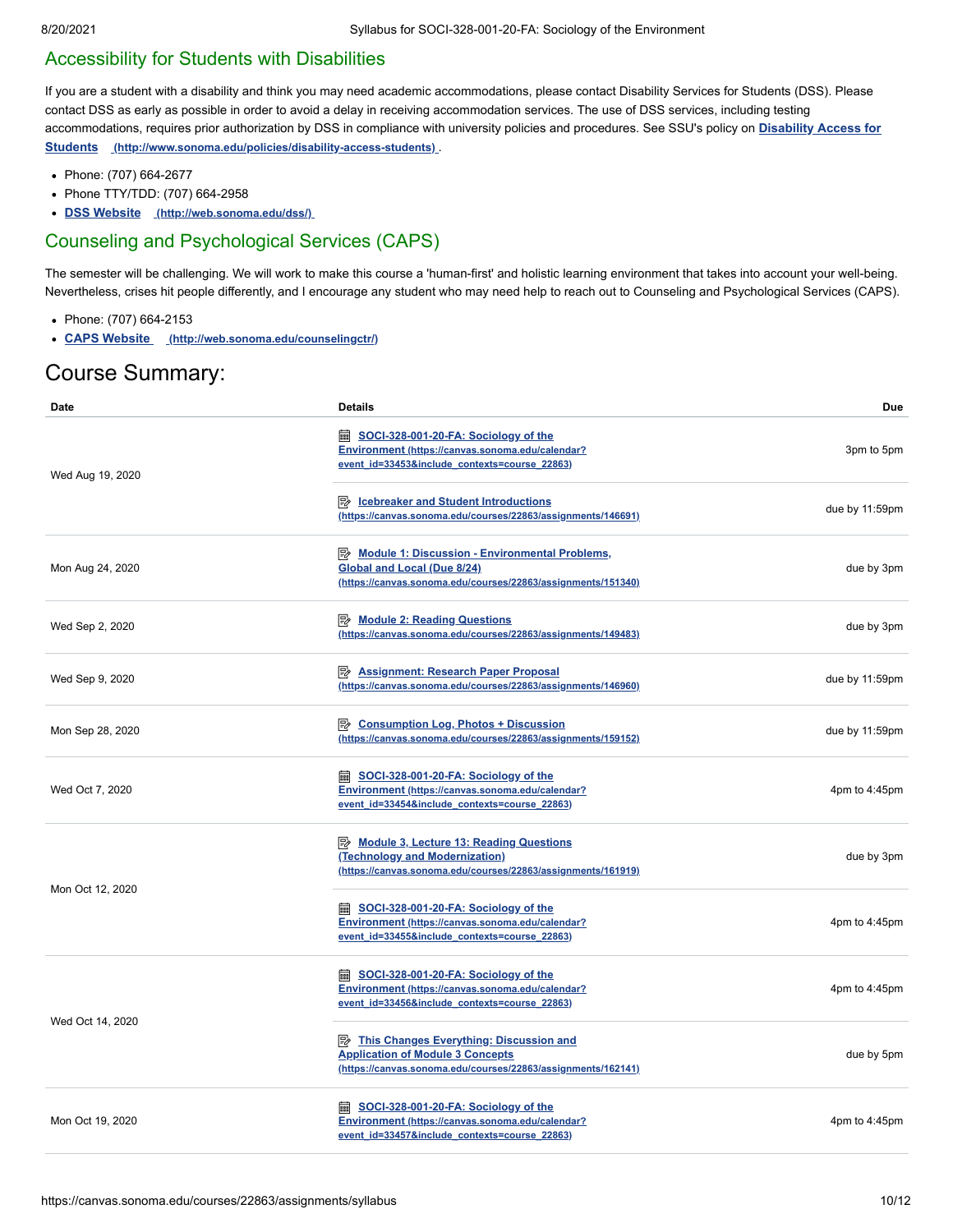| Date             | <b>Details</b>                                                                                                                                          | <b>Due</b>     |
|------------------|---------------------------------------------------------------------------------------------------------------------------------------------------------|----------------|
| Tue Oct 20, 2020 | Ⅳ Midterm Exam<br>(https://canvas.sonoma.edu/courses/22863/assignments/147664)                                                                          | due by 6pm     |
| Wed Oct 21, 2020 | SOCI-328-001-20-FA: Sociology of the<br>Environment (https://canvas.sonoma.edu/calendar?<br>event id=33458&include contexts=course 22863)               | 4pm to 4:45pm  |
| Mon Oct 26, 2020 | <b>■ SOCI-328-001-20-FA: Sociology of the</b><br>Environment (https://canvas.sonoma.edu/calendar?<br>event id=33459&include contexts=course 22863)      | 4pm to 4:45pm  |
| Wed Oct 28, 2020 | SOCI-328-001-20-FA: Sociology of the<br>Environment (https://canvas.sonoma.edu/calendar?<br>event id=33460&include contexts=course 22863)               | 4pm to 4:45pm  |
| Fri Oct 30, 2020 | <b>Beyond Flint? Reflections on Environmental</b><br><b>Harm and Race</b><br>(https://canvas.sonoma.edu/courses/22863/assignments/164806)               | due by 11:59pm |
| Mon Nov 2, 2020  | <b>lady SOCI-328-001-20-FA: Sociology of the</b><br>Environment (https://canvas.sonoma.edu/calendar?<br>event id=33461&include contexts=course 22863)   | 4pm to 4:45pm  |
| Wed Nov 4, 2020  | SOCI-328-001-20-FA: Sociology of the<br>Environment (https://canvas.sonoma.edu/calendar?<br>event id=33462&include contexts=course 22863)               | 4pm to 4:45pm  |
| Sun Nov 8, 2020  | Student Research Blog<br>(https://canvas.sonoma.edu/courses/22863/assignments/146968)                                                                   | due by 11:59pm |
| Mon Nov 9, 2020  | <b>■ SOCI-328-001-20-FA: Sociology of the</b><br>Environment (https://canvas.sonoma.edu/calendar?<br>event id=33463&include_contexts=course_22863)      | 4pm to 4:45pm  |
| Wed Nov 11, 2020 | SOCI-328-001-20-FA: Sociology of the<br>Environment (https://canvas.sonoma.edu/calendar?<br>event id=33464&include contexts=course 22863)               | 4pm to 4:45pm  |
| Mon Nov 16, 2020 | SOCI-328-001-20-FA: Sociology of the<br><b>BBB</b><br>Environment (https://canvas.sonoma.edu/calendar?<br>event id=33465&include contexts=course 22863) | 4pm to 4:45pm  |
|                  | Politics, Ideology, and Climate Change Concern<br>(https://canvas.sonoma.edu/courses/22863/assignments/167315)                                          | due by 4pm     |
| Wed Nov 18, 2020 | SOCI-328-001-20-FA: Sociology of the<br>Environment (https://canvas.sonoma.edu/calendar?<br>event id=33466&include contexts=course 22863)               | 4pm to 4:45pm  |
| Mon Nov 23, 2020 | SOCI-328-001-20-FA: Sociology of the<br>Environment (https://canvas.sonoma.edu/calendar?<br>event id=33467&include contexts=course 22863)               | 4pm to 4:45pm  |
| Wed Nov 25, 2020 | <b>■ SOCI-328-001-20-FA: Sociology of the</b><br>Environment (https://canvas.sonoma.edu/calendar?<br>event id=33468&include contexts=course 22863)      | 4pm to 4:45pm  |
| Mon Nov 30, 2020 | SOCI-328-001-20-FA: Sociology of the<br>Environment (https://canvas.sonoma.edu/calendar?<br>event id=33469&include contexts=course 22863)               | 4pm to 4:45pm  |
| Wed Dec 2, 2020  | SOCI-328-001-20-FA: Sociology of the<br>Environment (https://canvas.sonoma.edu/calendar?<br>event id=33470&include contexts=course 22863)               | 4pm to 4:45pm  |